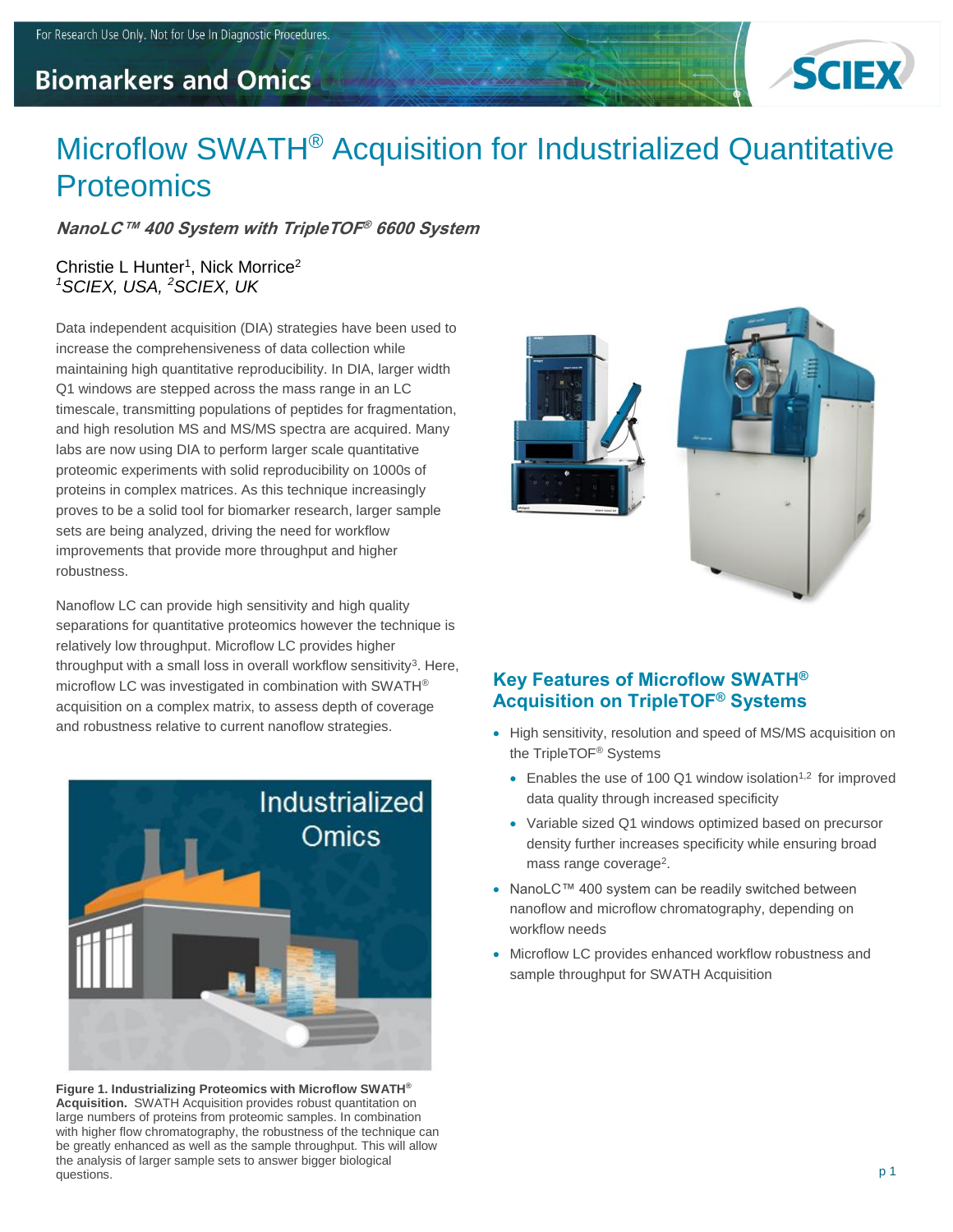

#### **Materials and Methods**

*Chromatography:* Separation of a trypsin digest of HEK cell lysate<sup>5</sup> was performed on a NanoLC™ 425 System (SCIEX) operating in direct injection mode at microflow rates. A 0.3x150 cm ChromXP™ column (SCIEX) was used with a short gradient (4-32% solvent B in 43 min, B: 95% ACN , 0.1 formic acid in water) at 5  $\mu$ L/min (total run time 57min, Figure 3). Total protein injected on column ranged from  $1 - 8 \mu g$ .

*Mass Spectrometry:* The MS analysis was performed on a TripleTOF® 6600 system (SCIEX) using a Turbo V™ Source with a 25 μm I.D. hybrid electrodes (SCIEX). Variable window SWATH® Acquisition methods were built using Analyst® TF Software 1.7.

*Data Processing:* Replicate injections of each acquisition condition were processed using SWATH® 2.0 in PeakView® Software 2.2 using the Pan Human SWATH Ion Library<sup>4</sup>. Modified and shared peptides were specifically excluded from quantitation. Results analysis was performed in Excel using the SWATH Acquisition Replicates template. All protein and peptide numbers reported were determined at <1%FDR and <20% CV across the 5 SWATH acquisition replicates collected.



**Figure 2. High Chromatographic Reproducibility.** To illustrate the high reproducibility of the microflow LC approach, 48 plasma samples were run in a large batch over the course of 2.5 days. The retention times for the synthetic peptides added were extracted and plotted (top). The retention times deviations were determined and plotted (bottom) and were between 4 to 10 seconds across the chromatographic gradient. This RT reproducibility allows more narrow retention time windows to be used during SWATH acquisition data extraction.



**Figure 3. One Hour Per Sample Use Case for Cell Lysates.** A gradient was optimized to provide good separation of the cell lysates but also to be finished in less than 1 hour total run time (top). Very high retention time and total ion chromatogram (TIC) reproducibility was observed for this optimized gradient (bottom). This workflow allows for 20-24 samples per day to be analyzed with SWATH Acquisition. Five replicate injections were performed for each experimental condition tested such that the # of proteins / peptides at <1% FDR and < 20% CV could be determined.

#### **Robustness of Microflow LC**

By moving up in flowrate, from 300 nL/min to 5 µL/min, a significant improvement in ease of operation is achieved. Flow path connections are more straightforward to make, and any leaks or dead volumes are more readily found and fixed. Instead of using the NanoSpray® Source for ionization, a high flow source (either Turbo V™ or DuoSpray® Source) can be used in combination with the low flow hybrid electrodes to reduce the post-column dead volumes. Higher flow rates allow faster load and re-equilibration times (Figure 3).

Very solid robustness in retention time is also observed when running microflow LC, even when running complex samples. To illustrate, a set of 48 plasma samples were running over the course of 2.5 days and the retention times of a set of dosed synthetic peptides was monitored. Excellent retention time stability was observed with deviations of 10sec or less across the gradient (Figure 2).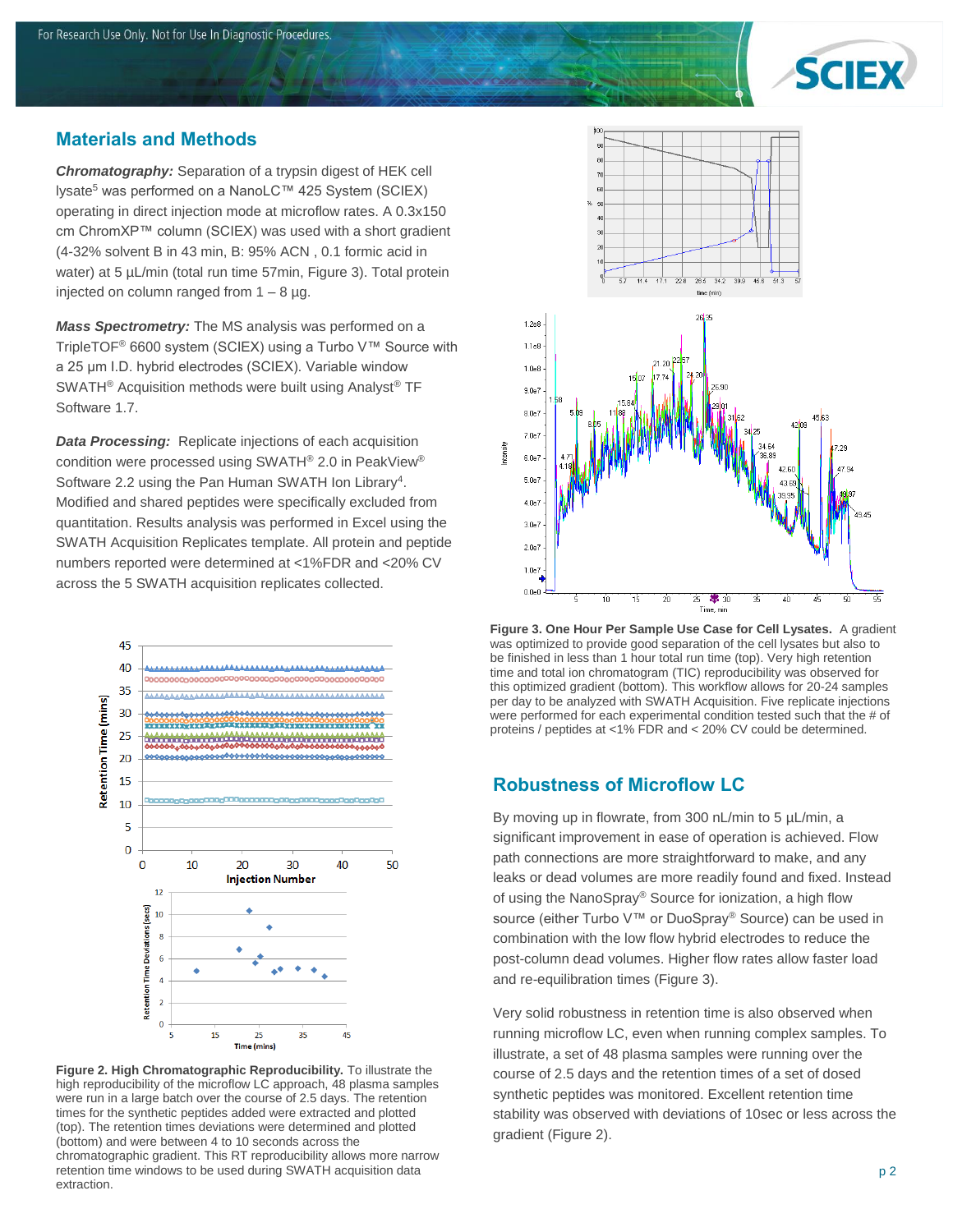



Figure 4. Optimizing MS/MS Resolution Mode. From high resolution MS/MS spectra (left), the width of the fragment ion XICs generated is adjusted such that a good proportion of the spectral peak area (middle) is extracted. Back to back comparisons were performed on two different TripleTOF 6600 systems using both MS/MS acquisition modes (High Resolution and High Sensitivity modes) for SWATH acquisition. The number of quantified proteins (<20% CV and <1% peptide FDR) increased by 15% and 5 % proteins when using the higher resolution MS/MS mode on each instrument. The spectral peak width used to extract the high sensitivity or high resolution spectra was 75 and 40 ppm respectively.

### **Optimizing SWATH® Acquisition for MIcroflow LC**

There are two modes of MS/MS acquisition on TripleTOF® Systems, the high sensitivity mode (HS >15000 resolution) and the high resolution mode (HR >30000 resolution). When processing SWATH acquisition data, XICs of the fragment ions are generated and the width of the XIC is optimized according to the spectral peak resolution. Extraction widths of 40 and 75 ppm were used for HR mode and HS mode, respectively (settings which should extract ~80% of the spectral peak area).



**Figure 5. Protein Load Testing.** A range of sample loadings were explored, up to 8 µg on column was tested on 3 different TripleTOF 6600 systems running roughly equivalent configurations. Steady gains were found as the load increased from 2 to 8 µg on column. The 3 different instruments showed consistent results. Instrument 1 and 2 used a HEK cell digest and instrument 3 used a K562 cell digest. At loadings of 8 µg on column 4500 - 5000 proteins were robustly quantified in 1 hour run time.

Small gains in quantified proteins were observed when high resolution MS/MS mode was used on the two TripleTOF 6600 systems tested (Figure 4).

In previous work, the sensitivity differences between different flow rates and columns was evaluated by measuring LLOQs on the QTRAP<sup>®</sup> 5500 System on a variety of peptides<sup>3</sup>. The sensitivity loss for moving from nanoflow rates on a 75  $\mu$ m column to 5  $\mu$ L/min on a 300  $\mu$ m column was found to be  $\sim$ 3-4 fold. Therefore, a range of sample loads were explored to compensate for this. Typical nanoflow LC sample loads are 1-2 µg total protein on column, so amounts were increased from there (Figure 5). A steady gain in the number of proteins that could be quantified from a sample increased steadily as the load increased. Multiple human cell line digests on multiple instruments were tested to confirm this observation.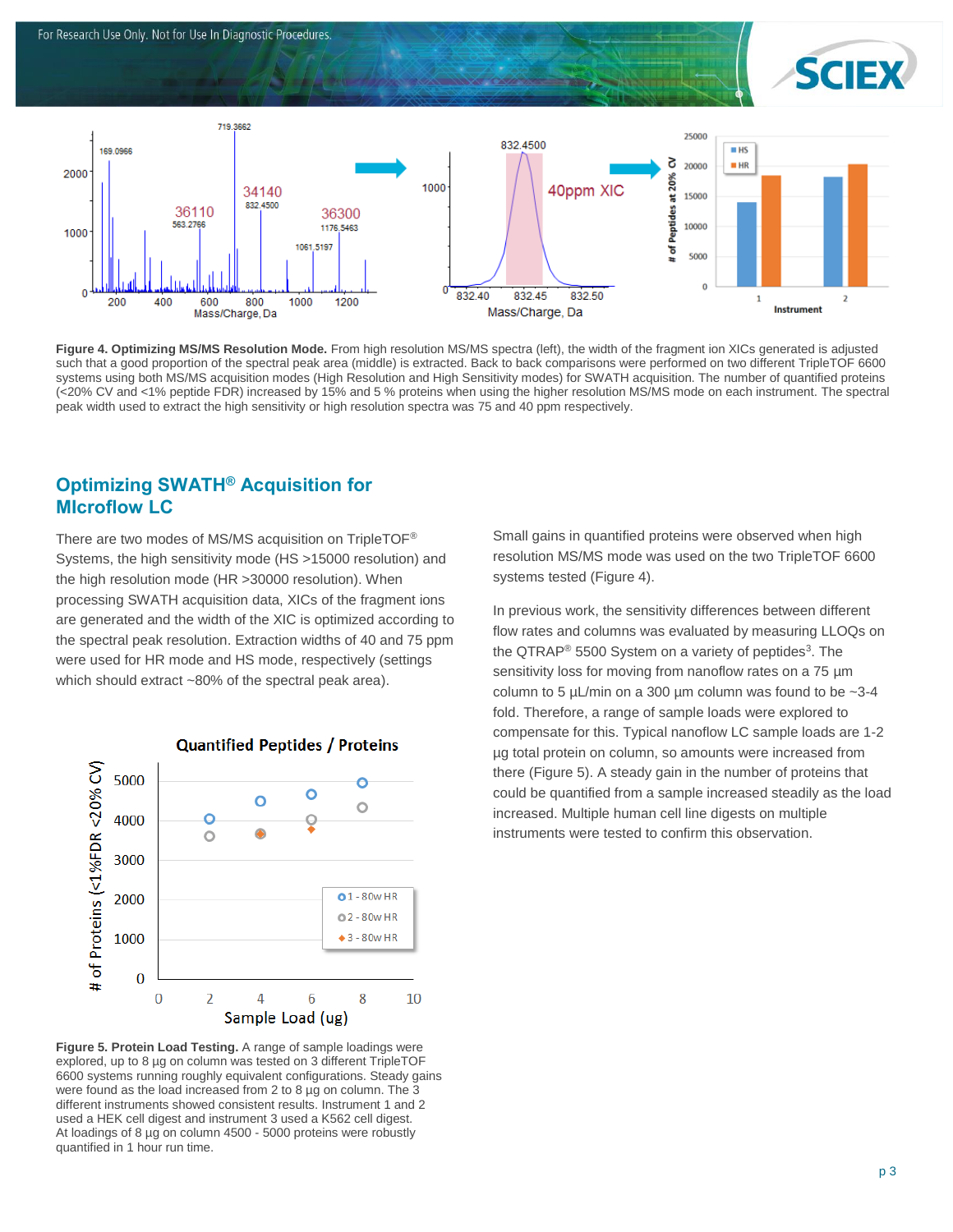

**Figure 6. Optimizing Window Strategy.** Variable window strategies using 60, 80 and 100 windows were evaluated, with concomitant decrease in accumulation time to maintain an appropriate cycle time. Peptide levels at 6 µg were compared using 60 and 80 windows and a gain of about 15-20% was observed. (Right) When acquiring MS/MS at faster and faster speeds to accommodate more Q1 windows, it is important to ensure that the quantitative quality is not degraded. Here the %CV as a function of intensity is plotted for the 3 experiments, and minimal differences are observed even at the lowest intensity. This indicates that operating as fast as 25 msec per MS/MS still provides high quality quantitation, enabling 100 Q1 windows to be used.

In addition to high retention time robustness, microflow LC also has very good peak shape and separation. For the 1 hour run time studied here, typical peak widths at half height were 10-12 secs. Previous work has shown that using more narrow variable width Q1 windows can improve peptide detection and increase sample coverage<sup>1,2</sup>. Using a 6  $\mu$ g sample load, 5 replicates were run using 60, 80 and 100 variable windows, with a 40, 30 and 23 25 msec accumulation time respectively to maintain constant cycle time. Again, a steady gain in the number of proteins (8%) and peptides (17%) reproducibly quantified was observed as the # of windows increased.

The optimized conditions for this 1 hour total run time, for the conditions explored here, was to use a sample load of 8 µg of total protein on column, to use the 100 variable windows with a 25 msec accumulation time and to operate in the high resolution MS/MS mode. Very high quality data was obtained as shown in Figure 7, with 4963 proteins and 30685 peptides quantified at <1% FDR and <20% CV. From the cumulative %CV plot (Figure 7, top, orange line), ~90% of the peptides were quantified with <20% CV. In addition, the dynamic range of the fragment peak areas covered ~4 orders of dynamic range.

Finally, the results from this study can be compared to data collected previously on the same HEK cell digest using nanoflow LC, in order to understand when to employ the different LC strategies (Figure 8). Microflow provides much higher throughput (up to 400%), and when more material is available (4x more), data for proteins quantified can be obtained that is within 85% of what would have been obtained using nanoflow LC.



**Figure 7. High Quality Quantitation Data.** Using an 8 µg load and 80x 30 msec window strategy, 4963 proteins were reproducibly quantified in 1 hour run time. (Top) ~90% of the peptide level data, filtered at a <1% peptide FDR had reproducibility <20%. (Bottom) Plotting the signal intensity of the extracted fragment ions shows quantitative results were obtained over ~4 orders dynamic range.